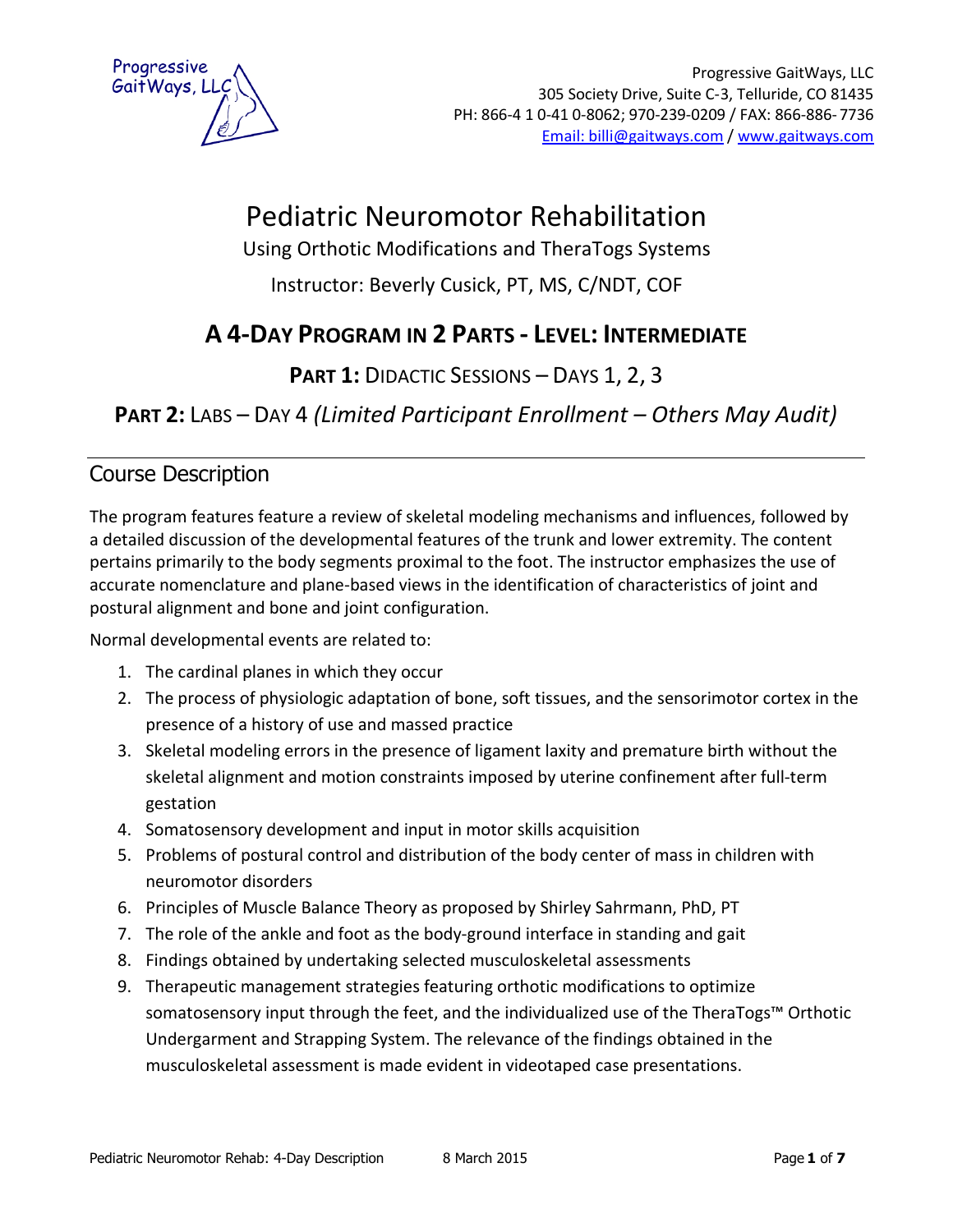On Day 4, lab participants will execute 6 musculoskeletal assessments under supervision. These participants will complete the program by observing 1 live case presentation (infant) and participating in a second, in which they will be asked at random to explain ongoing procedures, to try executing an assessment procedure, to don garments, or to apply a strap to the participating child and explain it's objective.

### Course Objectives

#### **Part 1 participants completing this course are expected to be able to:**

- Distinguish between strain and load, and apply this distinction to the skeletal modeling process.
- · Describe the modeling effects of functional history of experiencing compression, tension, cantilever flexure, and loaded, torsional torque strains, and relate this information to intervention strategies.
- · Assign alignment features of the torso, pelvis, and lower limb bones and joints to the cardinal planes.
- · Identify these features of neonatal skeletal structure and joint alignment, kyphosis, increased femoral anteversion, increased medial femoral torsion, medial leg and foot rotation biases, tibiofibular torsion status, genu varum, and ankle valgus.
- · Discuss the influences of normal neonatal soft tissue constraints on skeletal and motor development.
- · Discuss the significance of the postural symmetry typically seen in supine and prone positions at age 4 months in the contexts of skeletal modeling, postural control acquisition, and limb use.
- · Relate the status of trunk and head control to limb function.
- · Locate the typical body center of mass in an infant, child, and adult.
- · Describe a competent weight shift.
- · Explain the kinematics and related kinetics of the 3 rockers and the swing-limb torque generator in gait.
- · Discuss the role of the swing limb in modeling the long bones and foot of the stance limb in gait.
- · Discuss massed practice in the acquisition of postural control and movement skills in normal development.
- · Referring to the active and passive muscle length-tension relationships, differentiate between muscle dominance and muscle strength.
- · Explain the principle of relative hypermobility in the presence of soft tissue contracture, and provide 2 examples.
- · Explain the impact of Level 1 (basic) direction-specific postural responses on the development of common contractures in ambulatory children with cerebral palsy.
- · Explain the objective of inserting a heel lift under a plantarflexed ankle in children with equinus deformity, and describe strategies for improving weight distribution and sensory input through the heels.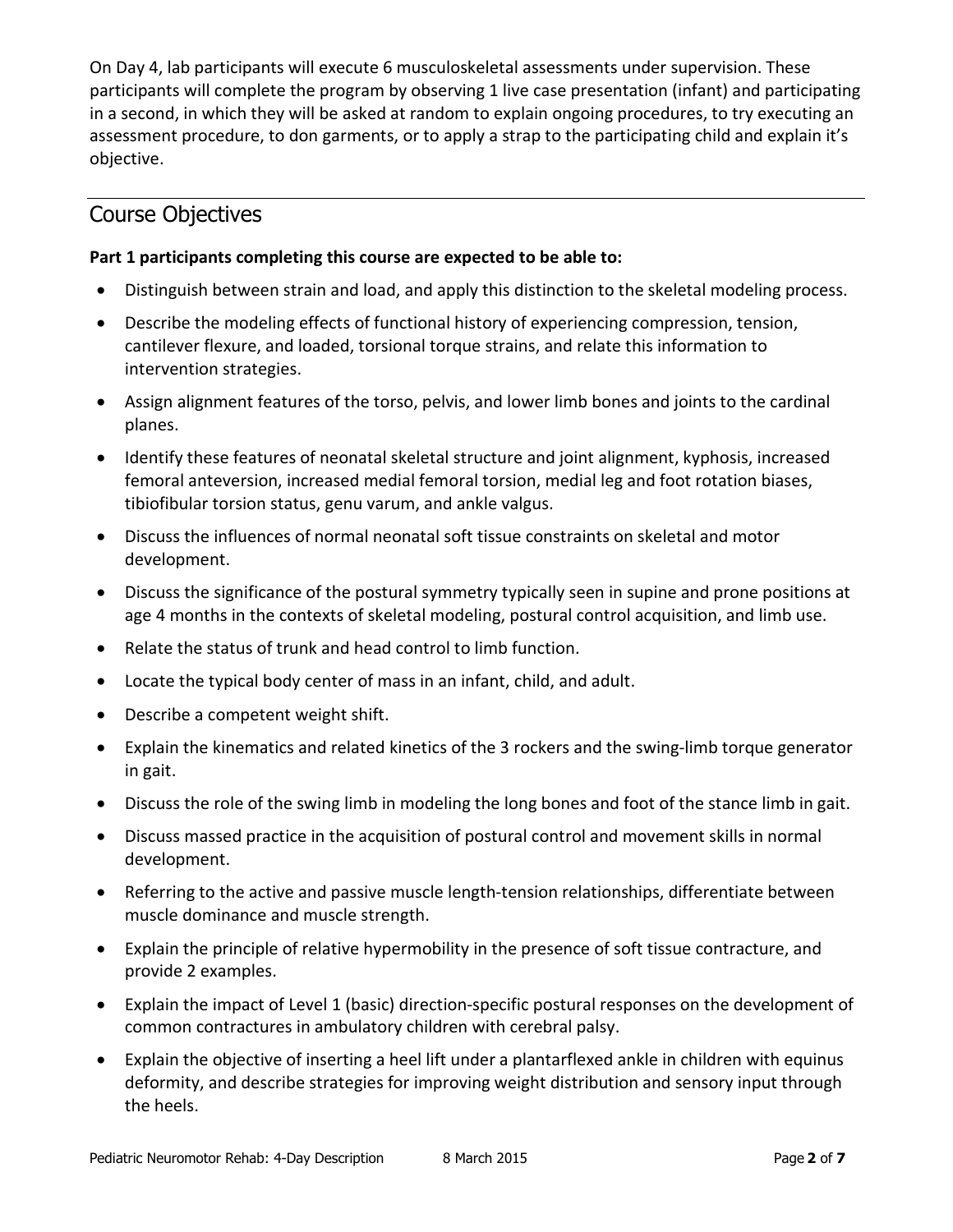- Distinguish between anteversion and antetorsion of the femur, and explain the clinical significance of this distinction in terms of providing orthotically imposed lateral rotation across the hip joint.
- · Distinguish between femoral medial rotation and excessive medial femoral torsion in swing and stance phases of gait.
- · Describe the components of the thigh-foot angle, and relate the assessment findings to foot progression angle in gait.
- · Relate the findings obtained by reviewing a battery of presented musculoskeletal assessments to:
	- o Age-related, ideal findings
	- o Modeling potential as it is currently understood
	- o Postural and gait deviations
	- o Foot segment loading
	- o Orthotic modifications
	- o If relevant, to the design of a live-in torso and joint realignment system
	- $\circ$  Construct a prioritized management plan no more than 5 strategies for the child.

#### **Participants completing the lab sessions on Day 4 are expected to be able to:**

- · Acquire novice-level skill in executing 6 LE musculoskeletal assessment procedures; hip rotation in extension, Modified Ryder's Test, hamstring muscle length test (R1), patella angle, thigh/foot angle, and passive Ankle DFROM with knee extended – R1 & R2.
- · Either demonstrate Level I and II fitter certification skills in donning and doffing TheraTogs garments and strapping applied for postural alignment, changing weight loading, improving hip stability and functioning lower limb joint alignment, with principles of muscle balance theory and skeletal modeling prospects in mind.

OR

· Observing 2 case presentations, be prepared to execute one assessment procedure upon request, and explain the assessment procedures, the attention to orthoses where applicable, and the rationale supporting the use of TheraTogs garments and selected strapping strategies if appropriate.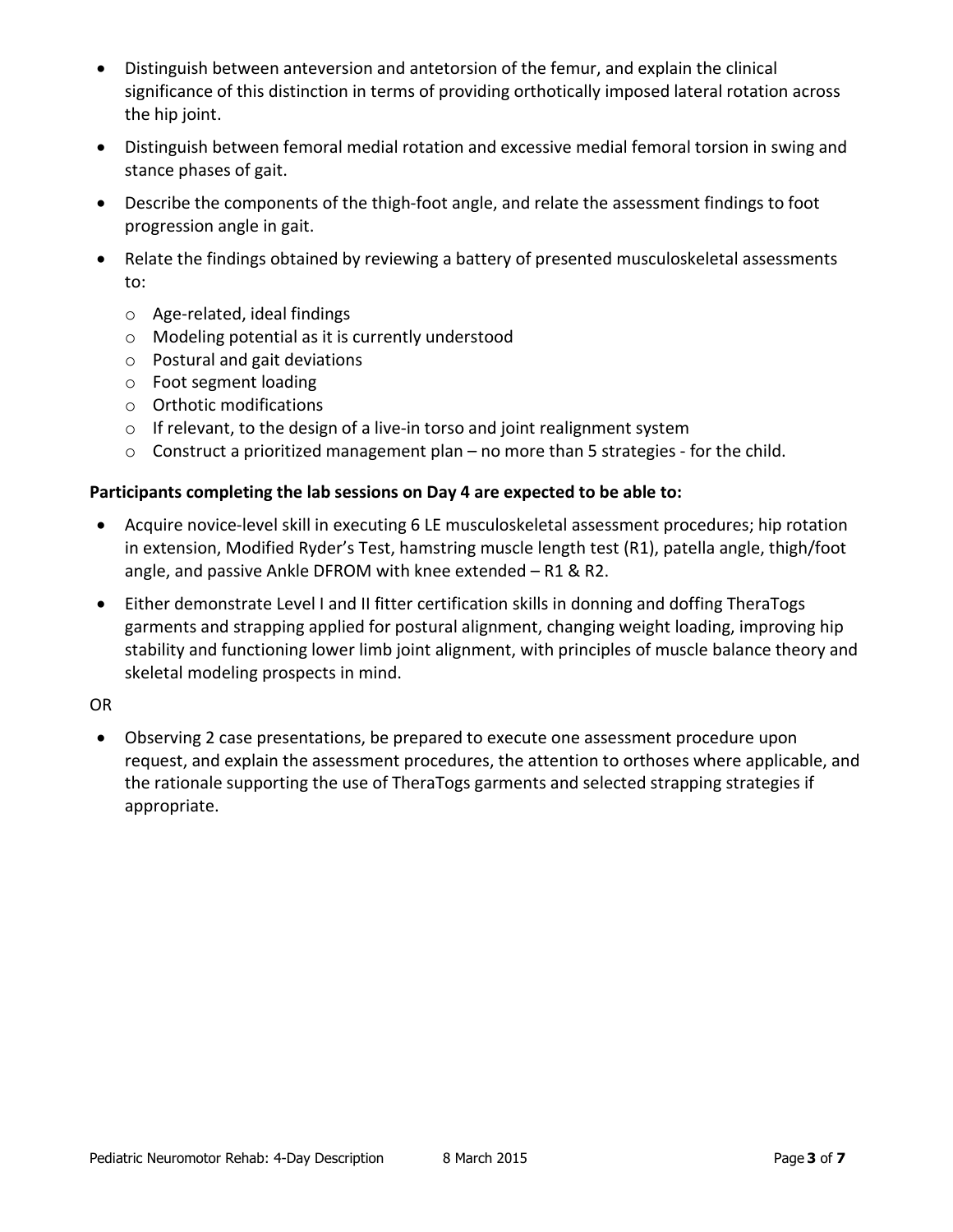### Course Schedule

**DAY 1** 

| <b>Start</b> | Day 1                                                                                                                            | <b>Hours</b> |
|--------------|----------------------------------------------------------------------------------------------------------------------------------|--------------|
| 8:00         | Register / Continental breakfast                                                                                                 |              |
| 8:30         | Introduction                                                                                                                     | .25          |
| 8:45         | Skeletal Modeling Mechanisms - The Role of Movement in Shaping the Lower Extremities                                             | .50          |
| 9:15         | The Somatosensory System & Infant Body Design in Postural Control Development                                                    | .75          |
| 10:00        | <b>Break</b>                                                                                                                     | .00          |
| 10:30        | Common Postural Control Problems in Children with Neuromotor Disorders                                                           | .50          |
| 11:00        | Sahrmann's Muscle Balance Theory - Management Implications                                                                       | 1.00         |
| 12:000       | Lunch                                                                                                                            | .00          |
| 1:00         | Developmental Events & Related Assessments - Sagittal Plane: Spine & Pelvic Alignment -<br><b>Management Implications</b>        | .75          |
| 1:30         | <b>Videotaped Case Presentation</b>                                                                                              | .25          |
| 2:00         | Short break                                                                                                                      | 00           |
| 2:15         | Sagittal Plane Events / Assessments: Hip Flexion & Extension ROM - Management Implications                                       | .50          |
| 3:00         | <b>Short Break</b>                                                                                                               | $00\,$       |
| 3:30         | Sagittal-Plane Events / Assessments: Knee ROM,. Hamstring Muscle Length, Patella Angle                                           | 1.50         |
| 4:30         | Videotape: Patella Alta Taping Procedure                                                                                         | .25          |
| 4:45         | DEMO: TheraTogs Garment Donning & Strapping for Postural Alignment in Standing Position, & for<br>Hip Flexion & Extension Assist | .50          |
| 5:15         | Questions / Discussion                                                                                                           | 00           |
| 5:30         | Adjourn<br>Day 1 Didactic Contact Hours:                                                                                         | 6.75         |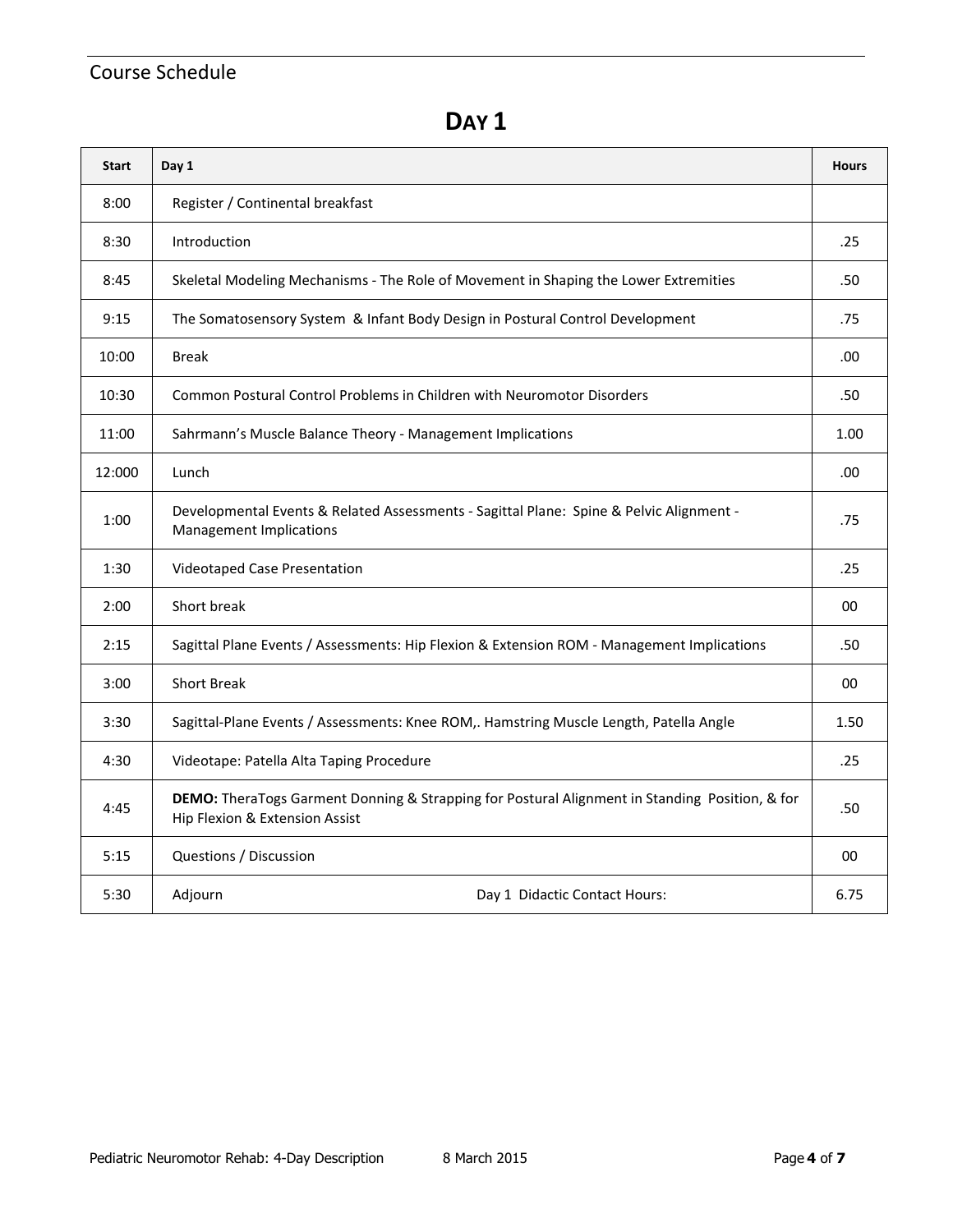## **DAY 2**

| Start | Day 2                                                                                                                                                                  | Hours |
|-------|------------------------------------------------------------------------------------------------------------------------------------------------------------------------|-------|
| 8:00  | Sign in / Continental breakfast                                                                                                                                        |       |
| 8:15  | Review of Ankle Function in Gait                                                                                                                                       | 1.00  |
| 9:15  | Ankle DFROM - Assessment Procedures - Relevance of R1 End Range                                                                                                        | 1.00  |
| 10:15 | <b>Short Break</b>                                                                                                                                                     | 00    |
| 10:30 | Ankle - Sagittal-Plane Orthotic "Tuning" Modifications                                                                                                                 | 1.00  |
| 11:30 | Videotaped Case Presentations: Axel & Max                                                                                                                              | .50   |
| 12:00 | Lunch - Adult-Sized TheraTogs available for Try-On from 12:30-12:55 today                                                                                              | 00    |
| 1:00  | <b>DEMO:</b> TheraTogs Strapping for Sagittal-Plane Knee and Ankle Motions                                                                                             | .75   |
| 1:45  | Developmental Events & Related Assessments- Frontal Plane: Weight-loading Asymmetry, Pelvic<br>Obliquity, Leg Lengths, Hips & the ITB complex: Management Implications | .75   |
| 2:30  | <b>Short Break</b>                                                                                                                                                     | 00    |
| 2:45  | DEMO: Togging for Frontal-Plane Alignment & Stability & Unilateral Weight-Loading                                                                                      | .25   |
| 3:00  | Using TheraTogs for the Pediatric Upper Extremity                                                                                                                      | .75   |
| 3:45  | <b>DEMO:</b> Togging for Upper Extremity Functioning Malalignments                                                                                                     | .25   |
| 4:00  | <b>Short Break</b>                                                                                                                                                     | 00    |
| 4:15  | Live-In Systems for Sensory Processing Disorders, Ataxia, & Autism Spectrum                                                                                            | .25   |
| 4:30  | Videotaped case presentations - Chloe, Hannah                                                                                                                          | .75   |
| 5:15  | <b>Questions &amp; Discussion</b>                                                                                                                                      | 00    |
| 5:30  | Adjourn<br>Day 2 Didactic Contact Hours:                                                                                                                               | 7.25  |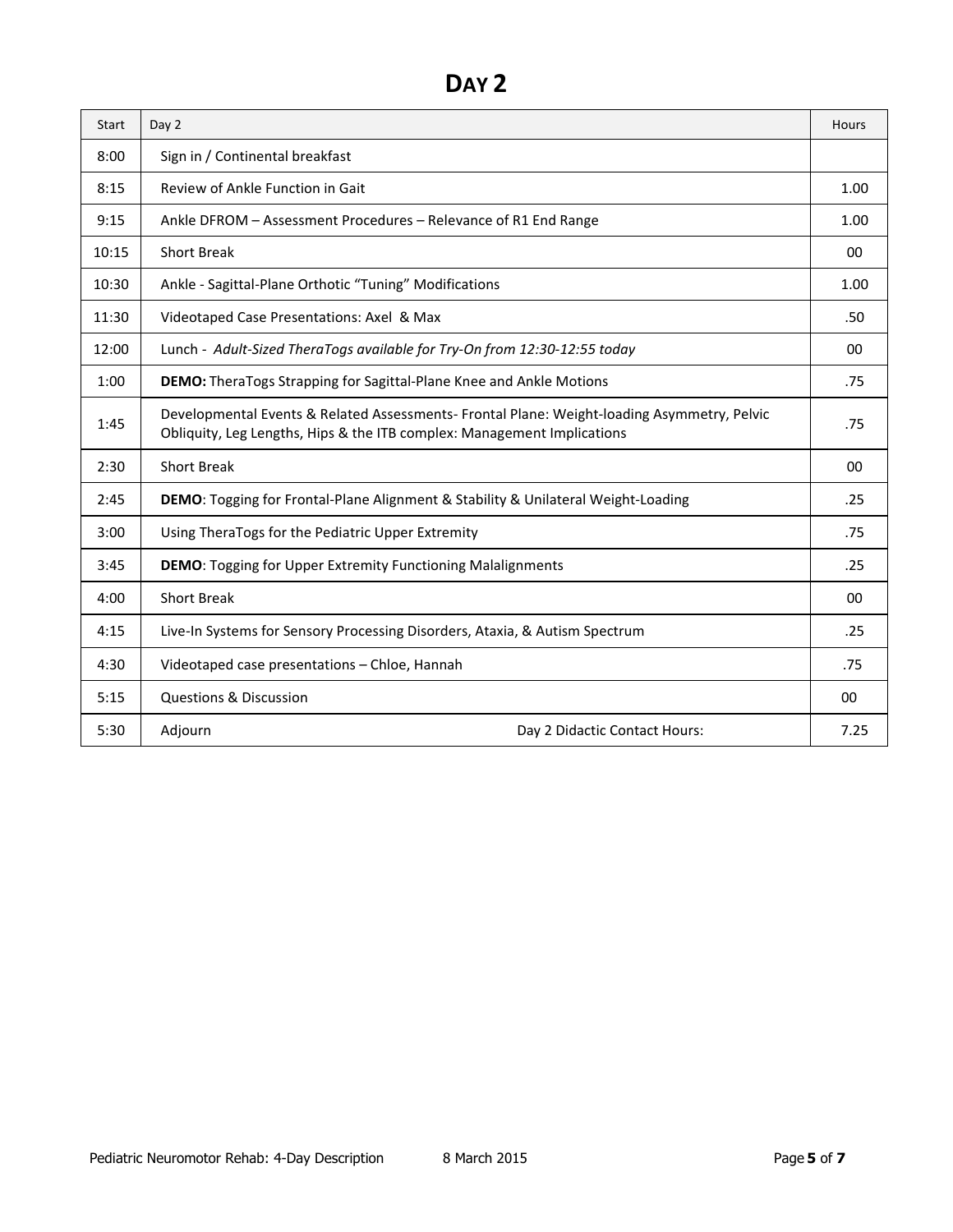## **DAY 3**

| Start | Day 3                                                                                                                                                                                                                                                                                                                                     | Hours |
|-------|-------------------------------------------------------------------------------------------------------------------------------------------------------------------------------------------------------------------------------------------------------------------------------------------------------------------------------------------|-------|
| 8:00  | Sign in / Continental breakfast                                                                                                                                                                                                                                                                                                           |       |
| 8:15  | Lecture & LAB with props: Distinguishing Femoral Torsion from Version                                                                                                                                                                                                                                                                     | .50   |
| 8:45  | Developmental Events & Related Assessments -Transverse Plane: Pelvis, Hip & the ITB complex, &<br>Femur                                                                                                                                                                                                                                   | .50   |
| 9:15  | Short Break                                                                                                                                                                                                                                                                                                                               | 00    |
| 9:30  | Assessing Femoral Torsion with Management Implications & Precautions                                                                                                                                                                                                                                                                      | 1:00  |
| 10:30 | Short break                                                                                                                                                                                                                                                                                                                               | 00    |
| 10:45 | Developmental Events & Related Assessments - Transverse Plane: Knee & Leg                                                                                                                                                                                                                                                                 | 1.25  |
| 12:00 | Lunch - Adult-Sized TheraTogs available for Try-On from 12:30-12:55 today                                                                                                                                                                                                                                                                 | 00    |
| 1:00  | <b>DEMO:</b> Togging to Address Transverse-Plane Problems at Pelvis & Lower Extremity                                                                                                                                                                                                                                                     | .50   |
| 1:30  | Review and DEMO: Strategies for Positioning - Sitting, Prone, Sleep                                                                                                                                                                                                                                                                       | .75   |
| 2:15  | <b>Short Break</b>                                                                                                                                                                                                                                                                                                                        | 00    |
| 2:30  | Clinical Application Demo - Videotaped Case Study with a Review of Musculoskeletal Assessment<br>Findings & Setting Management Goals                                                                                                                                                                                                      | 1.00  |
| 3:30  | LAB: Clinical Application Workshop - Videotaped Case Study -<br>Participants categorize available musculoskeletal assessment findings<br>Identify treatment targets<br>Select and prioritize 3 to 5 management strategies.<br>Explain those choices.<br>No formal break - Participants are to break for food or other essentials at will. | 1.25  |
| 4:45  | Group Discussion of Workshop Results and Questions                                                                                                                                                                                                                                                                                        | .50   |
| 5:20  | Please complete and turn in evals.                                                                                                                                                                                                                                                                                                        | 00    |
| 5:30  | Adjourn -<br>Day 3 Didactic Contact Hours:                                                                                                                                                                                                                                                                                                | 5.50  |
|       | Day 3 Lab Contact Hours                                                                                                                                                                                                                                                                                                                   | 1.75  |
|       | Days 1, 2, 3 Didactic Contact Hours:                                                                                                                                                                                                                                                                                                      | 19.50 |
|       | Total contact hours Days 1-3:                                                                                                                                                                                                                                                                                                             | 21.75 |